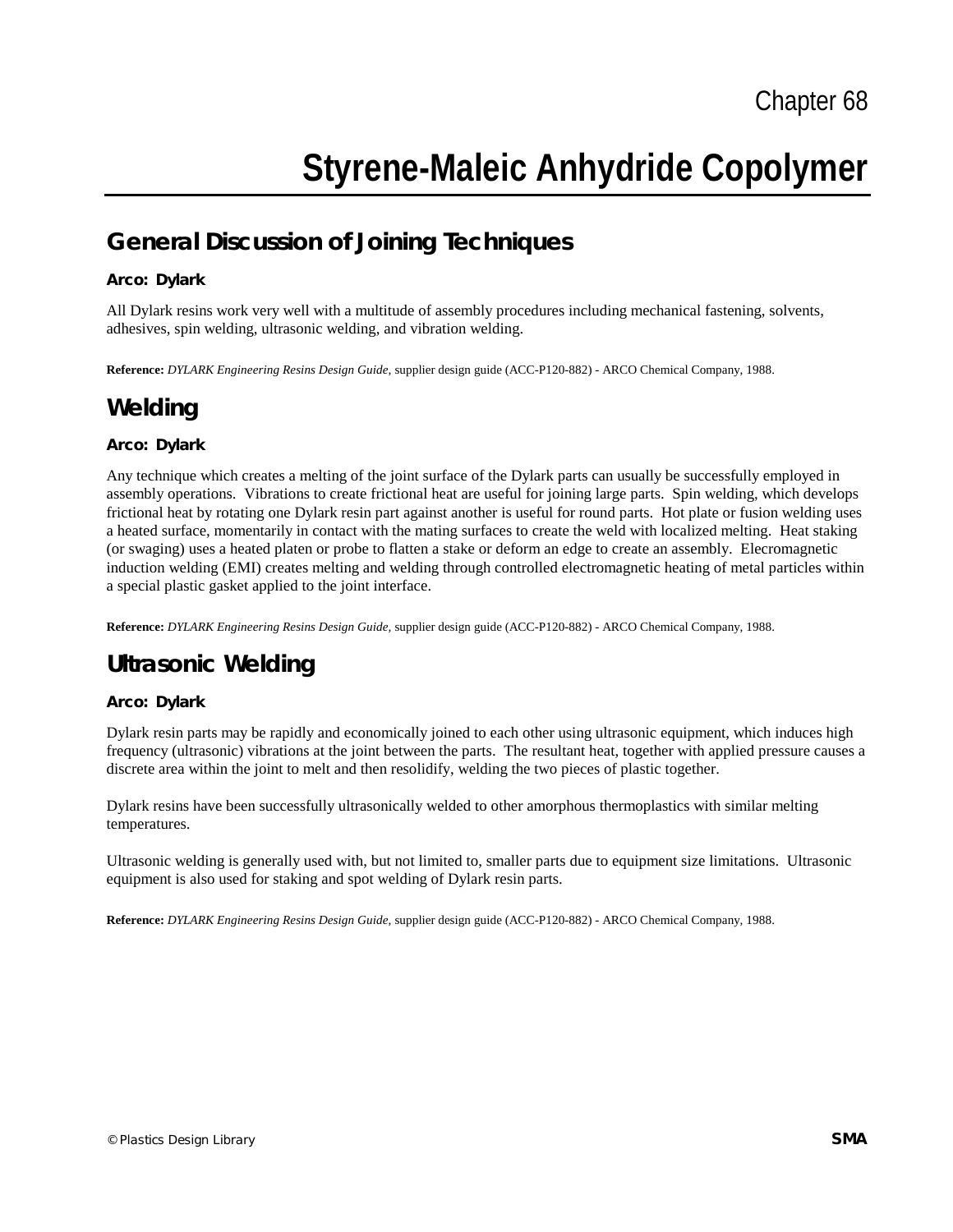### **Ultrasonic Inserts**

### **Arco: Dylark**

Ultrasonic insertion is a fast, economical, and reliable method for installing permanent metal threads in molded Dylark resin parts. Inserts can often be inserted right at the molding machine by the machine operator. In properly designed Dylark resin bosses, ultrasonically installed inserts result in low residual stress since the plastic uniformly melts around the insert during insertion.



These are typical values. Since ultrasonic insets vary in size and design, contact manufacturer of inserts for their recommendations.

**Figure 68.1:** Typical boss hole design for the use of ultrasonically installed inserts, Dylark styrene - maleic anhydride copolymer.

**Reference:** *DYLARK Engineering Resins Design Guide,* supplier design guide (ACC-P120-882) - ARCO Chemical Company, 1988.

# **Mechanical Fastening**

#### **Arco: Dylark**

Mechanical fastening systems are commonly used when assembling molded Dylark resin parts to metal parts, mechanical devices, electrical or electronic components, or other plastic parts. The key consideration in mechanical fastening, usually with metal fasteners, is that the part molded in Dylark resin does not become over-stressed due to improper installation, excessive loads, or poor joint design.

Although tapped threads and molded threads can be used with Dylark resin parts, the most prevalent fastening systems use various types of self-tapping screws, common bolts and nuts, threaded metal inserts, and rivets.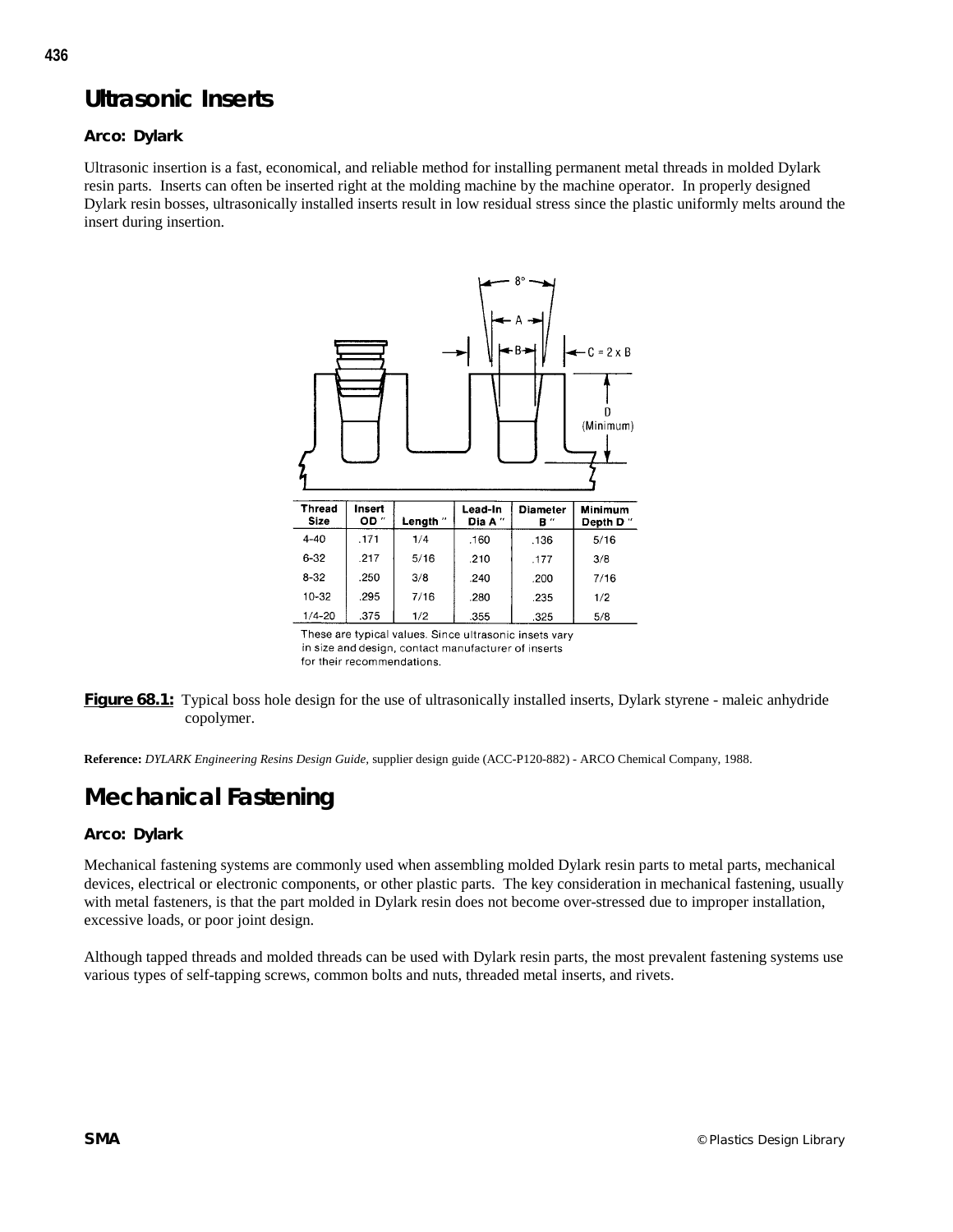In a typical bolted assembly, both the male and female threads are made from steel or other metal. Because of the relatively high strength of these fasteners, it is likely that the plastic parts can become over-stressed well before the fasteners will strip. In general, these problems can be avoided with molded Dylark resin parts by following certain good design practices:

- The area under the fastener which bears on the plastic part should be kept large enough to distribute the clamping load and applied forces. This is usually done with large head screws, flanged nuts, or washers. This will help to avoid stresses that could cause fracture or long term relaxation problems.
- Assemblies involving Dylark resin parts should be designed so that the plastic part bottoms against a supporting member before extensive deformation occurs. This avoids unnecessary high bending stresses.
- The assembly torque should be controlled with the use of automatic torque controlled wrenches. Where assembly torque cannot be controlled, or must be high for other reasons, stepped washers or shoulder screws can be very effective since the axial force exerted on the plastic part is limited by the metal to metal contact.
- Flat head screws should be avoided unless the assembly torque can be accurately controlled. The wedging action from the tapered underside of the head can easily create damaging stresses. If the screw head must be below the surface, a pan head screw and a counterbored hole is preferred.



**Figure 68.2:** Bolted assembly, Dylark styrene maleic anhydride copolymer.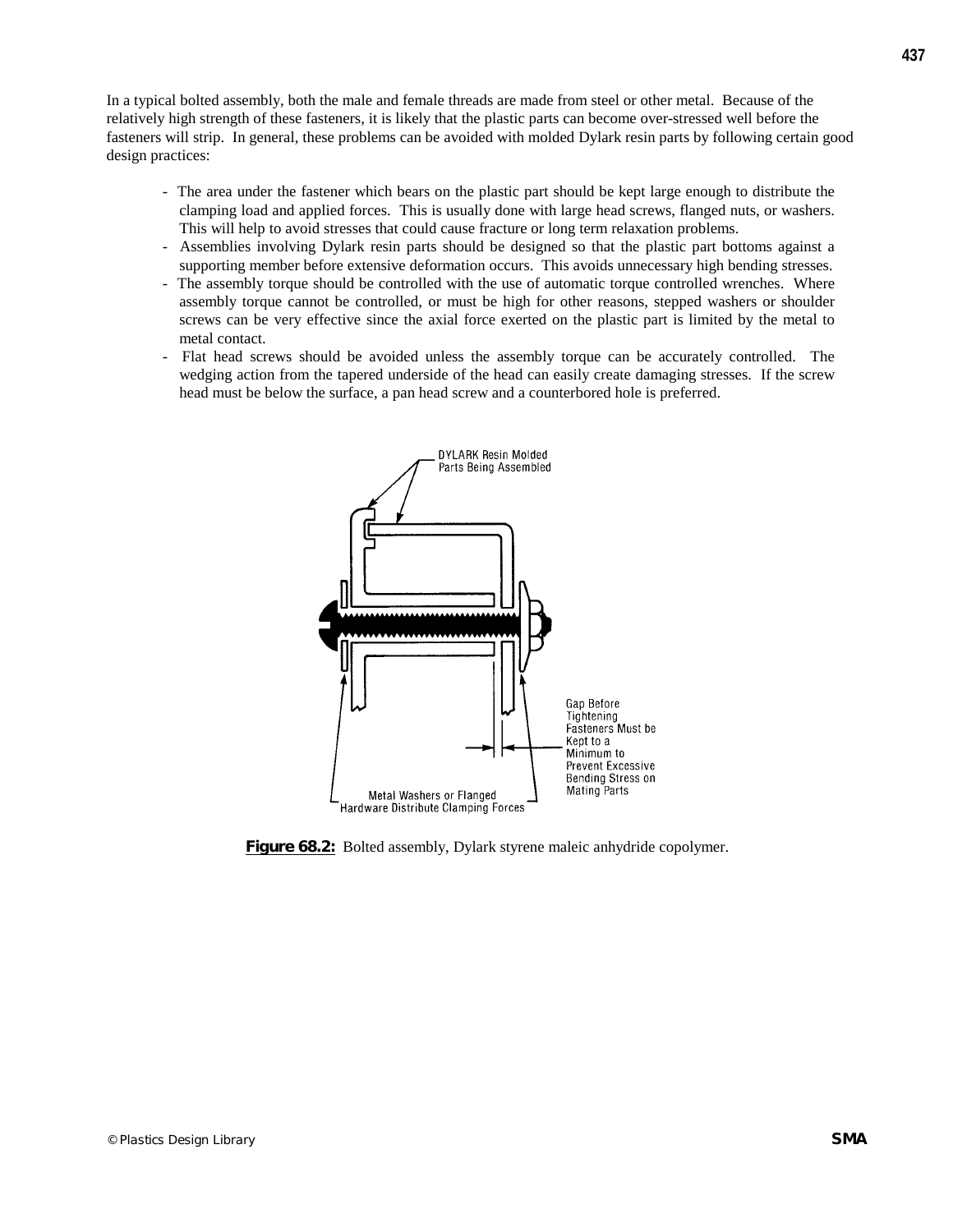

**Figure 68.3:** Managing stress levels in the plastic part when assembly torque cannot be controlled, Dylark styrene maleic anhydride copolymer.

**Reference:** *DYLARK Engineering Resins Design Guide,* supplier design guide (ACC-P120-882) - ARCO Chemical Company, 1988.

### **Tapping and Self-Tapping Screws**

#### **Arco: Dylark**

In a wide variety of applications, molded Dylark resin parts are used in assemblies which are put together only once. In these cases, or when only a few disassembly and assembly operations are anticipated, self-tapping screws work very well. There are many types of self-tapping screws. Some cut the thread, some cold form the thread, and some do a combination of both. Generally, the thread cutting variety are preferred with Dylark resin parts since they tend to exert less hoop stress on the boss than the thread forming type. A wide variety of self-tapping screws are specifically designed for plastic parts. These screws are well suited for high volume, assembly line production, have excellent pull-out resistance, and do not over stress a properly designed Dylark resin boss.

As with all mechanical fasteners, torque should be controlled to acceptable limits, the boss must be sized properly to handle the screw installation stresses as well as the applied loads, and the bearing areas under the screw heads must be adequate.

Oils used on screws for protection or lubricity can adversely affect end-use performance of engineering resins. Dylark resins have demonstrated superior performance under end-use conditions with and without applied strain. Testing with the specific screw oil is suggested.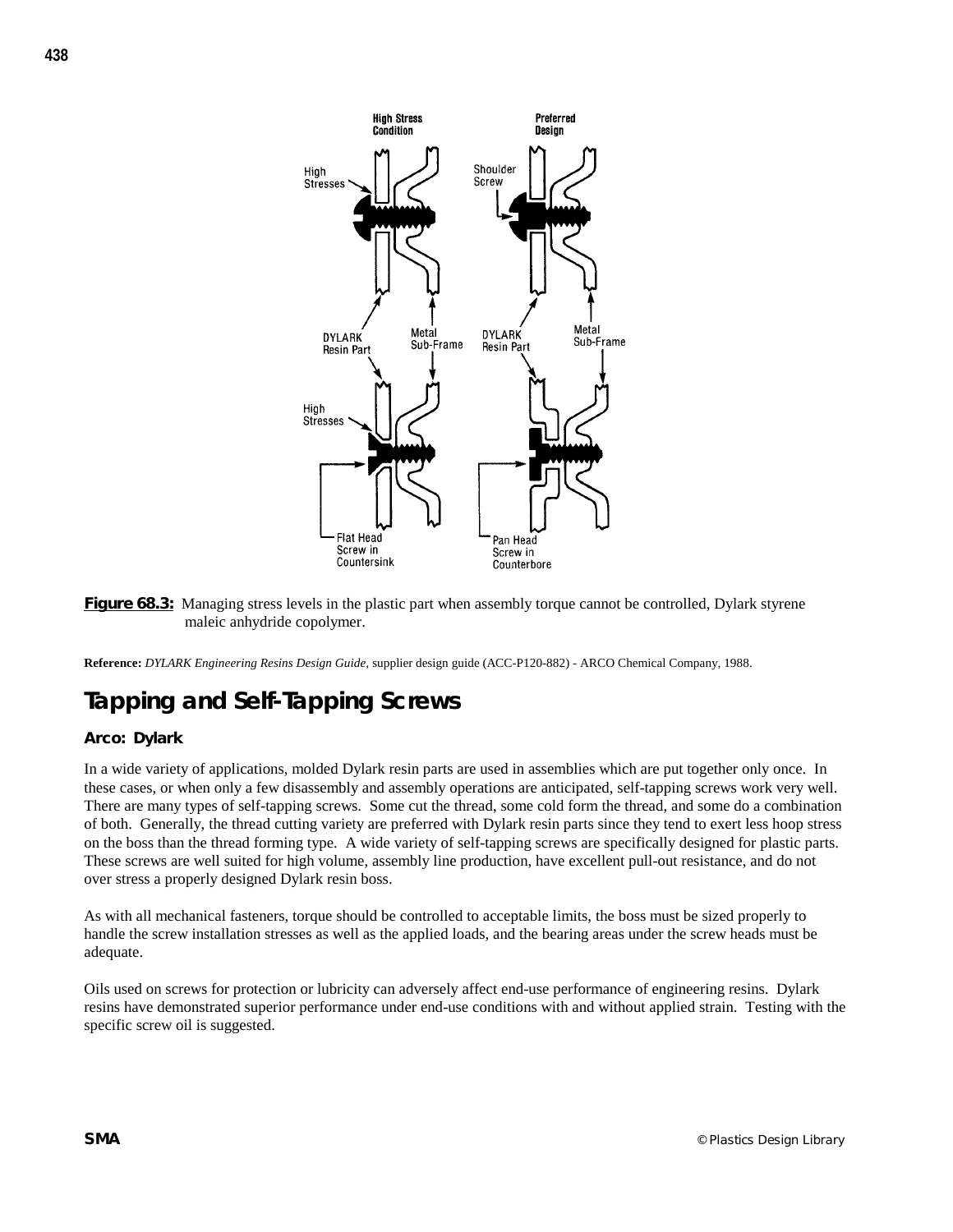

**Figure 68.4:** Boss design guidelines for self tapping screws, Dylark styrene maleic anhydride copolymer.

**Reference:** *DYLARK Engineering Resins Design Guide,* supplier design guide (ACC-P120-882) - ARCO Chemical Company, 1988.

### **Threaded Mechanical Inserts**

#### **Arco: Dylark**

Since it is often inconvenient and uneconomical to use loose machine nuts in plastic part assemblies, threaded metal inserts are usually used when frequent disassembly and reassembly is required. This also avoids cross-threading which could occur if self-tapping screws are disassembled and then reassembled. The same basic considerations used with bolted assemblies must be observed. In addition, the strength of the mounting boss must be considered.

There are many types of threaded metal inserts which can be used with Dylark resin. Where ultrasonic equipment is not available or can't be used, similar threaded metal inserts can be installed by heating the insert. Others are designed to push-in, spin-in, or expand after insertion when the mating screw is installed. Some of these inserts can create high hoop stresses in the accepting boss; they should be used with adequate boss design and checked with final product testing. Where assembly requirements are less demanding, boss caps, which go over the boss, can provide an economical metal thread which actually reinforces the boss against the expansion that might be created by a self-tapping screw.

**Reference:** *DYLARK Engineering Resins Design Guide,* supplier design guide (ACC-P120-882) - ARCO Chemical Company, 1988.